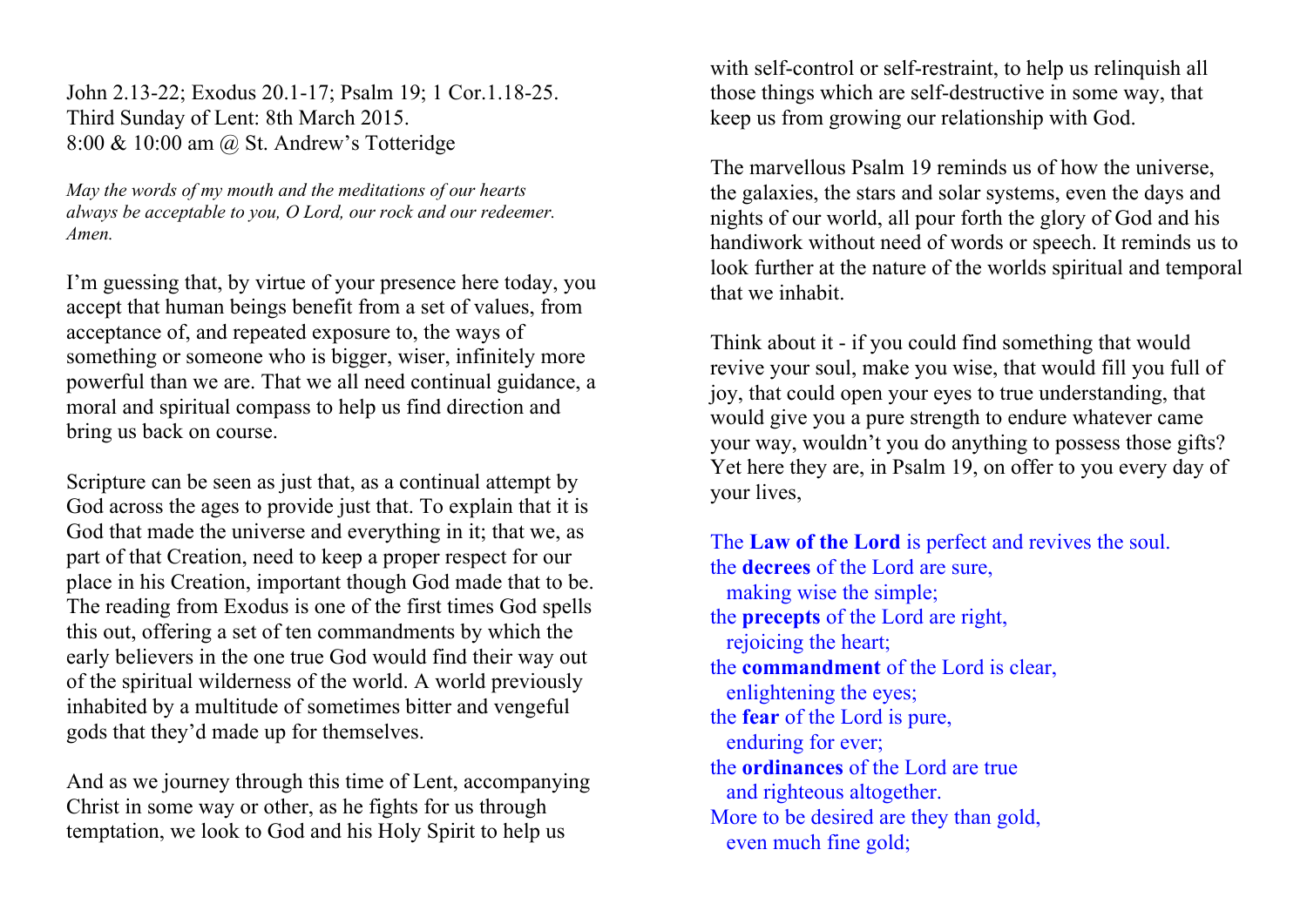#### sweeter also than honey, and drippings of the honeycomb (Psalm 19.7-10).

But God's law, being open to everyone, is also open to corruption. The people of Israel made an idol of the law of Moses itself and valued this above God's Spirit of love, mercy, forgiveness and truth that gave them the law in the first place. In following the letter of the law the High Priests of the Temple forgot the spirit in which it was intended, so that as long as laws were being observed, it didn't matter if a bunch of fraudsters and charlatans set up their stalls in God's house and ripped off his people.

But it mattered to Jesus, God's presence on earth. Today's gospel comes just before Jesus has performed his first miracle at Cana, an affirmation of the sacrament of marriage if ever there was one. This affirmation of something so right and beautiful and life-giving is quickly followed by this spectacular condemnation of something wrong, and ugly and life-draining. With a quickly-fashioned whip of cords Jesus drives the money-changers and the sacrifice-sellers from His Father's house.

And then, in Christ's inimitable fashion, he offers this amazing response to the request for a sign, an authority, by which he does what he has done. And straight away, though the people misunderstand what he means, his reply affirms his divine status – that if they destroy the temple of God that his own body represents, he will within the three days from Good Friday to Easter Sunday, raise it up for all of humanity.

The Temple that's taken forty-six years to build, like the law they have idolised rather than fulfilled, will be fulfilled by the new covenant Christ brings to God's people. It is believed that Christ died aged 33 in or around the year AD 39. In AD 70 the Romans destroyed the temple – in AD 2015, the body of Christ, his church, goes on.

But before that Resurrection can come about, we remember Christ's temptations in the wilderness. And we remember Paul's 1st letter to the Corinthians as it reminds us of the message of the cross, about how it was only through facing up to all the horrors, persecutions and tortures of such an agonizing death that Christ was able to bring us the glory of the kingdom and the promise of eternal life.

And so to finish, those who feel that humanity can manage without need of divine guidance should beware. Those whose spiritual life is dependent on how they prosper in this world see only folly in the need for higher authority or religious belief; but those who find in belief salvation for their souls see something infinitely deeper…

'For the message about the cross is foolishness to those who are perishing, but to us who are being saved it is the power of God (1 Cor. 1.18).

*Spoken in the name of the Father, Son & Holy Spirit. Amen*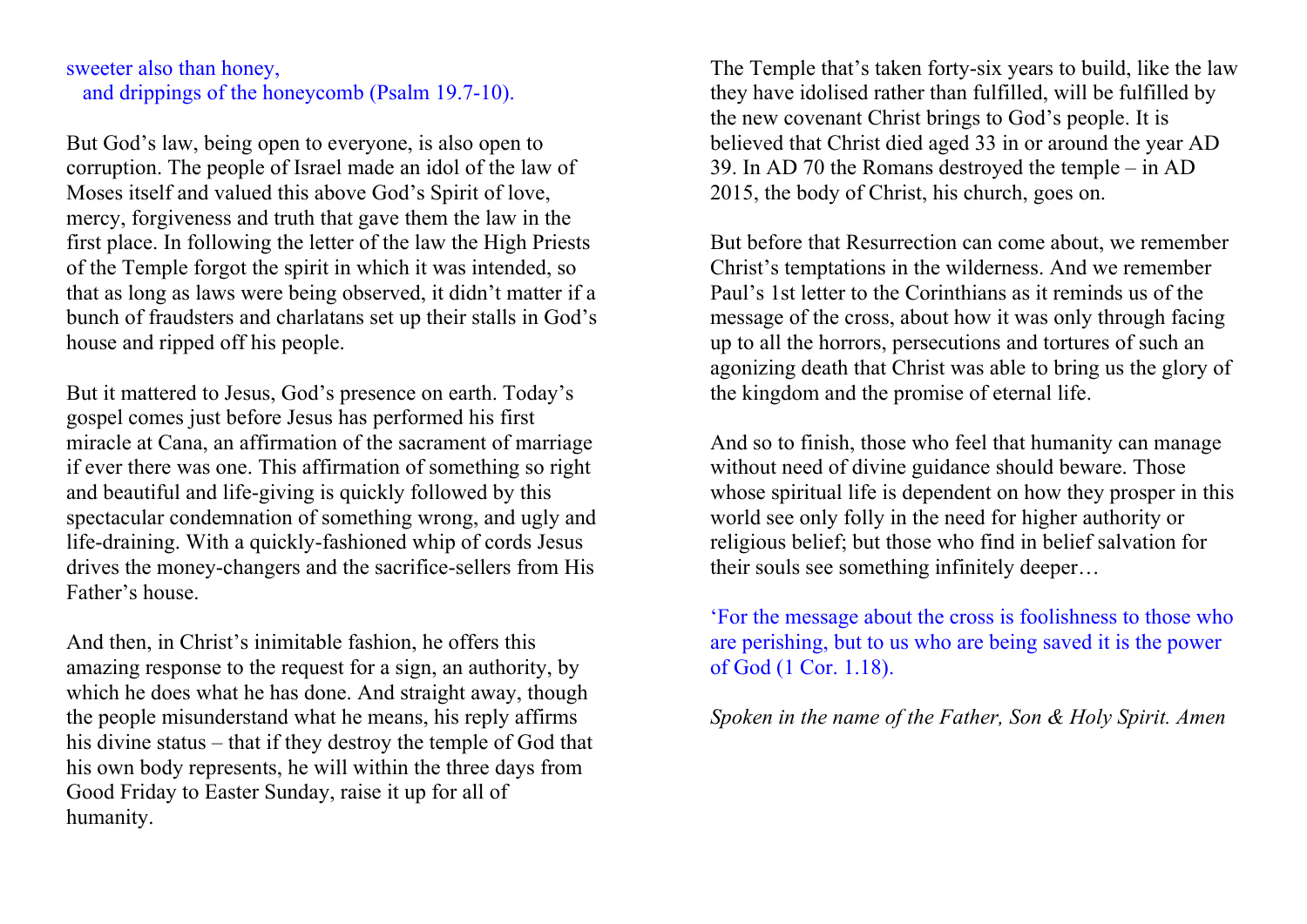### **John 2.13-22**

13 The Passover of the Jews was near, and Jesus went up to Jerusalem.  $^{14}$ In the temple he found people selling cattle, sheep, and doves, and the money-changers seated at their tables.  $^{15}$ Making a whip of cords, he drove all of them out of the temple, both the sheep and the cattle. He also poured out the coins of the moneychangers and overturned their tables.  $^{16}$ He told those who were selling the doves, 'Take these things out of here! Stop making my Father's house a market-place!'  $17$ His disciples remembered that it was written,  $\text{Ze}$ al for your house will consume me.<sup> $18$ </sup>The Jews then said to him, 'What sign can you show us for doing this?'  $19$  Jesus answered them, 'Destroy this temple, and in three days I will raise it up.'  $20$ The Jews then said, 'This temple has been under construction for forty-six years, and will you raise it up in three days?'  $^{21}$ But he was speaking of the temple of his body.  $^{22}$ After he was raised from the dead, his disciples remembered that he had said this; and they believed the scripture and the word that Jesus had spoken.

## **Exodus 20.1-17**

Then God spoke all these words:

2 I am the Lord your God, who brought you out of the land of Egypt, out of the house of slavery;  $3$ you shall have no other gods before me.

4 You shall not make for yourself an idol, whether in the form of anything that is in heaven above, or that is on the earth beneath, or that is in the water under the earth. <sup>5</sup>You shall not bow down to them or worship them; for I the Lord your God am a jealous God,

punishing children for the iniquity of parents, to the third and the fourth generation of those who reject me,  $6$ but showing steadfast love to the thousandth generation of those who love me and keep my commandments.

7 You shall not make wrongful use of the name of the Lord your God, for the Lord will not acquit anyone who misuses his name.

8 Remember the sabbath day, and keep it holy. <sup>9</sup>For six days you shall labour and do all your work.  $^{10}$ But the seventh day is a sabbath to the Lord your God; you shall not do any work—you, your son or your daughter, your male or female slave, your livestock, or the alien resident in your towns.  $^{11}$ For in six days the Lord made heaven and earth, the sea, and all that is in them, but rested the seventh day; therefore the Lord blessed the sabbath day and consecrated it.

12 Honour your father and your mother, so that your days may be long in the land that the Lord your God is giving you.

- 13 You shall not murder.
- 14 You shall not commit adultery.
- 15 You shall not steal.
- 16 You shall not bear false witness against your neighbour.

17 You shall not covet your neighbour's house; you shall not covet your neighbour's wife, or male or female slave, or ox, or donkey, or anything that belongs to your neighbour.

#### **Psalm 19** *To the leader. A Psalm of David.*

 $1$  The heavens are telling the glory of God; and the firmament proclaims his handiwork.